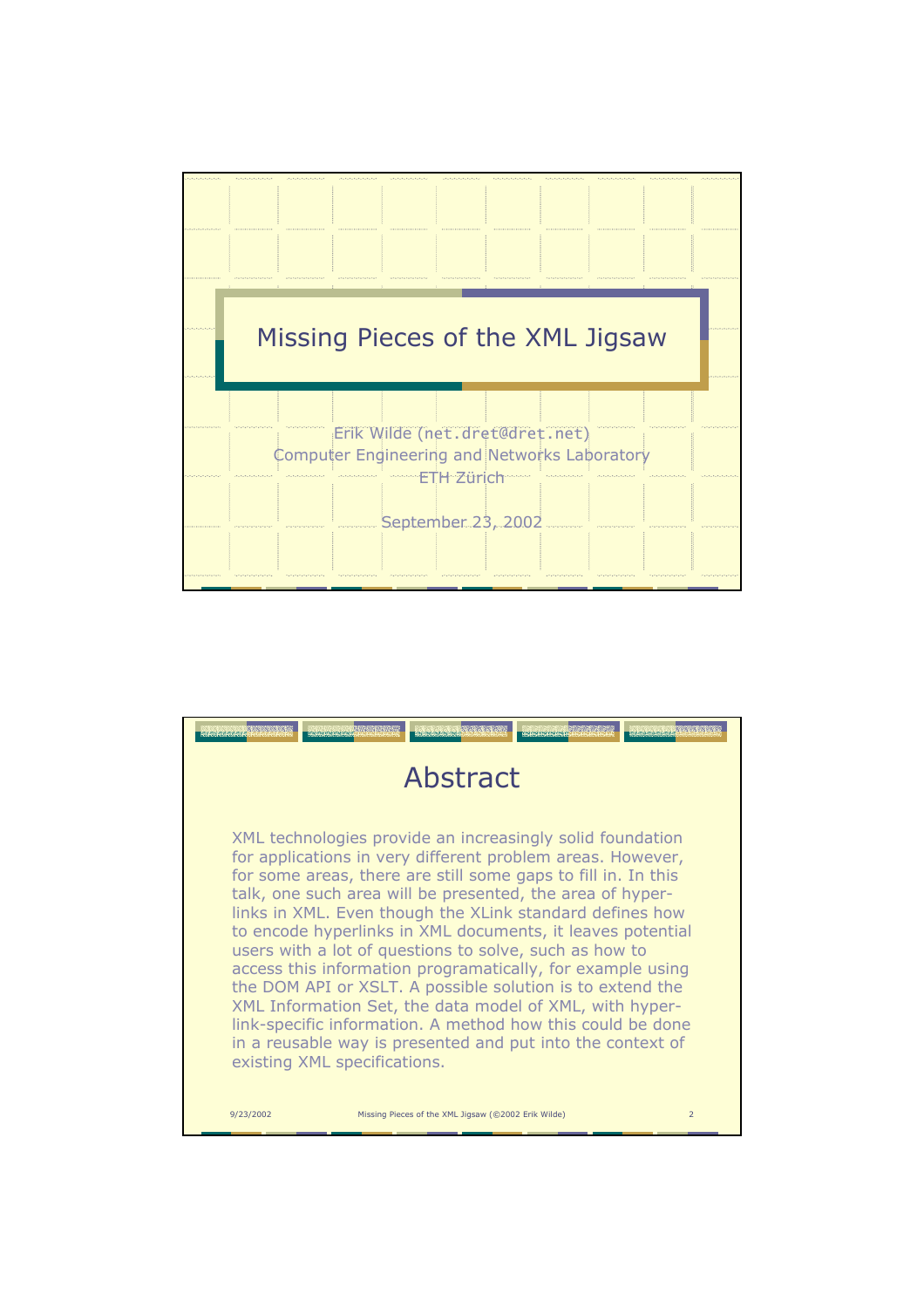

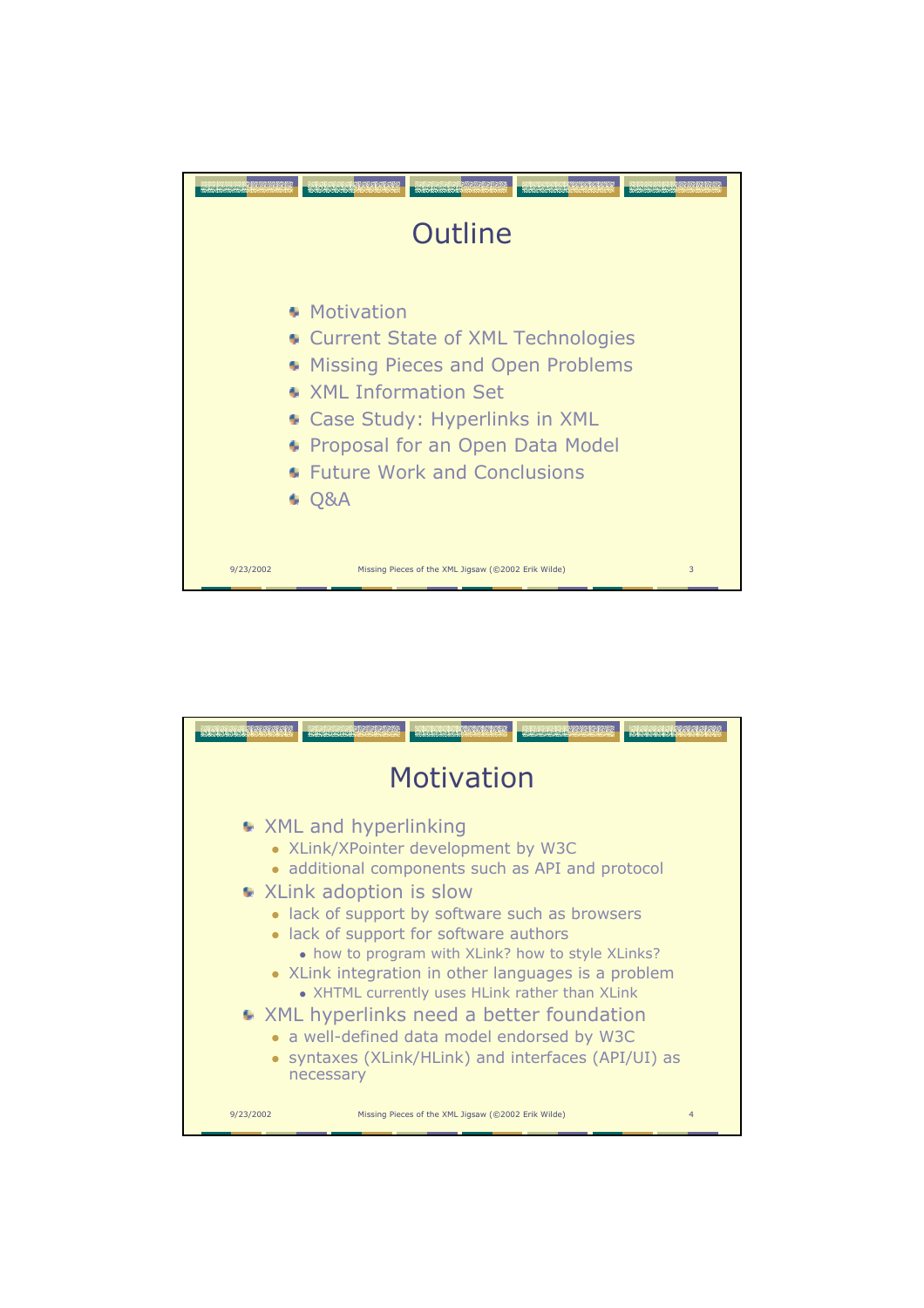

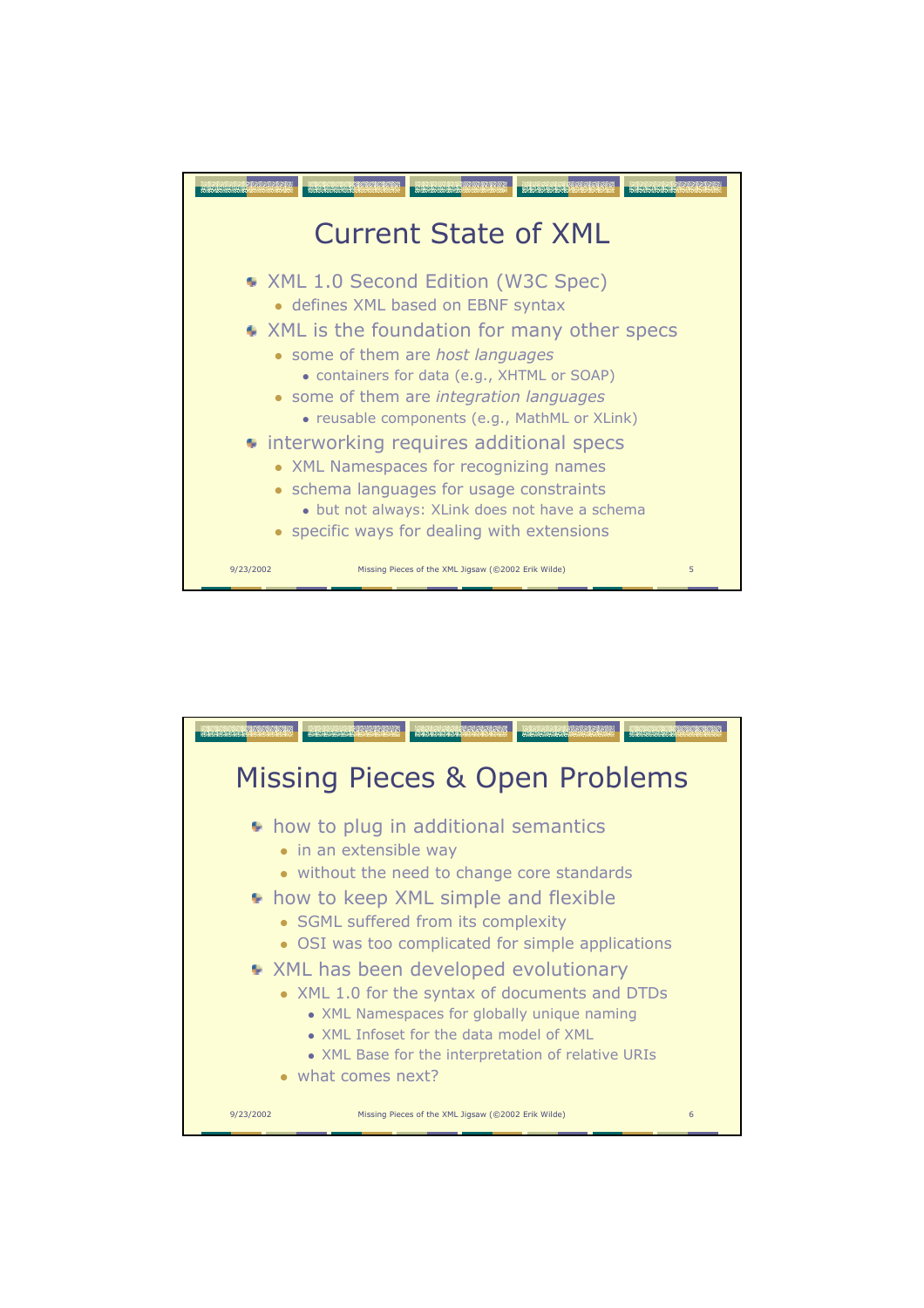

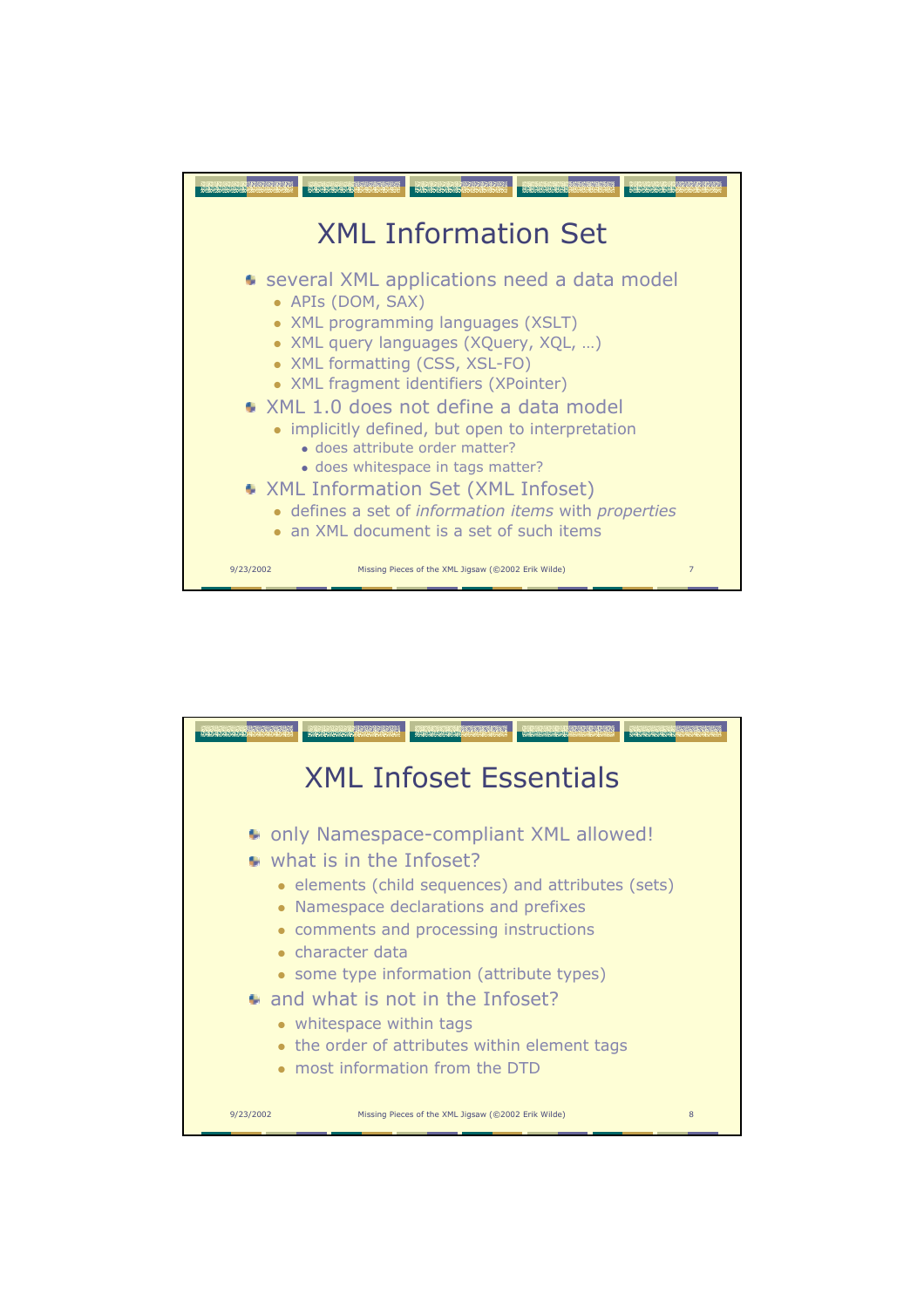

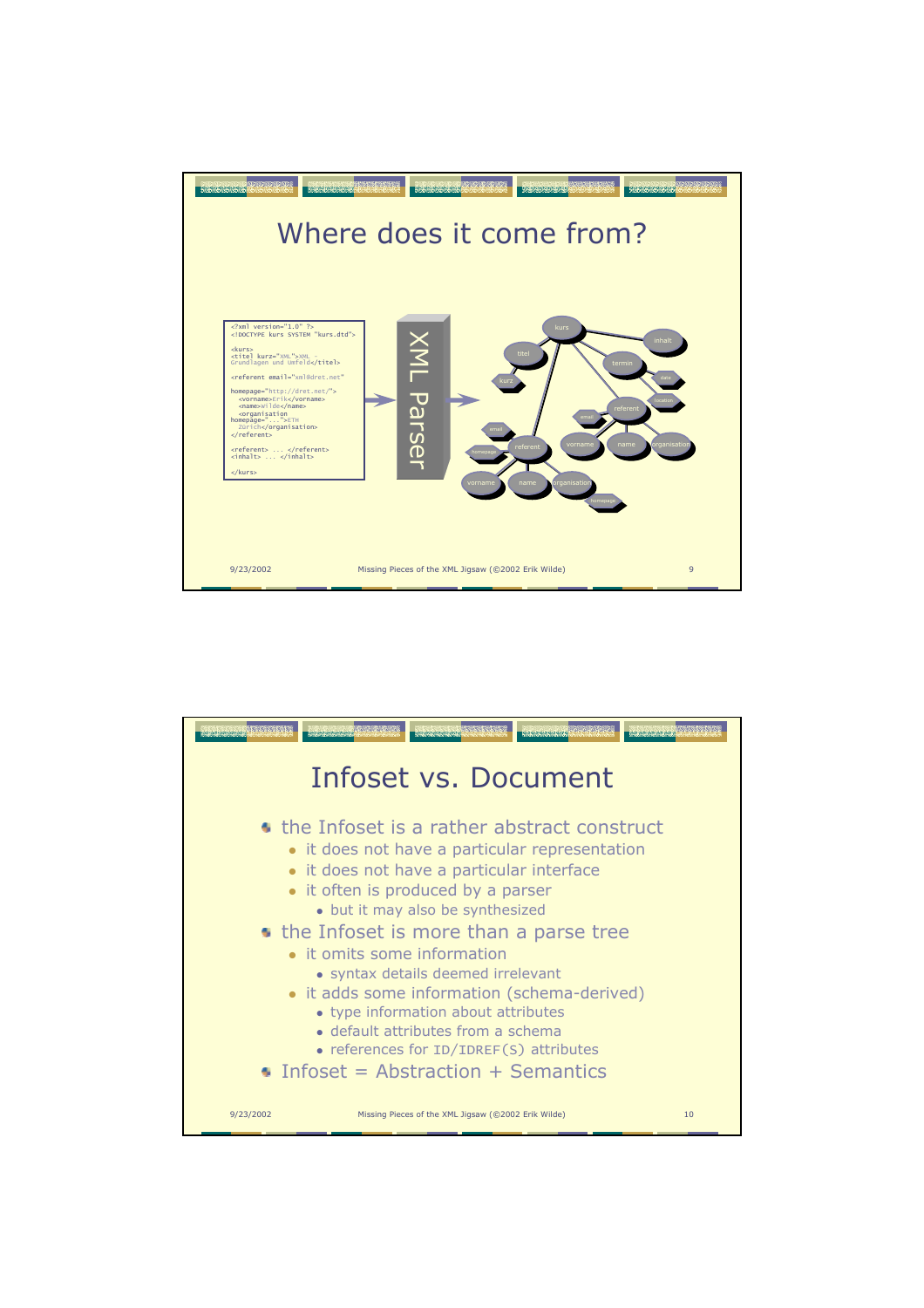| Argumentary arabitra<br>description des des d<br><b>CONSIGNATION</b><br>an an ana an ana<br><b>WebBergerade Cardio</b><br><b>Some XML Standards</b> |                                                           |                                  |                                                     |
|-----------------------------------------------------------------------------------------------------------------------------------------------------|-----------------------------------------------------------|----------------------------------|-----------------------------------------------------|
|                                                                                                                                                     | Data model                                                | <b>Interfaces</b>                | <b>Representations</b>                              |
| <b>XML</b>                                                                                                                                          | <b>XML Infoset</b>                                        | DOM, SAX, JDOM                   | XML,<br>Canonical XML                               |
| <b>XML Schema</b>                                                                                                                                   | Schema<br>Components                                      | (Apache Schema<br>Component API) | XMI Schema XMI<br>Representation                    |
| <b>Formatting</b>                                                                                                                                   | (CSS)                                                     | SAC,<br>CSS-OM (DOM)             | CSS                                                 |
|                                                                                                                                                     | $(XSL-FO)$                                                | n/a                              | XSL-FO                                              |
| <b>Hyperlinking</b>                                                                                                                                 | (XLink)                                                   | n/a                              | XLink,<br>HI ink                                    |
| <b>HTML</b>                                                                                                                                         | (HTML 4.01)                                               | <b>DOM HTML</b>                  | <b>HTML 4.01,</b><br>XHTML 1.0,<br><b>XHTMI 1.1</b> |
| <b>Selection</b>                                                                                                                                    | XPath Node<br><b>Tree</b>                                 | <b>DOM XPath</b>                 | <b>XPath</b>                                        |
| 9/23/2002                                                                                                                                           | Missing Pieces of the XML Jigsaw (@2002 Erik Wilde)<br>11 |                                  |                                                     |

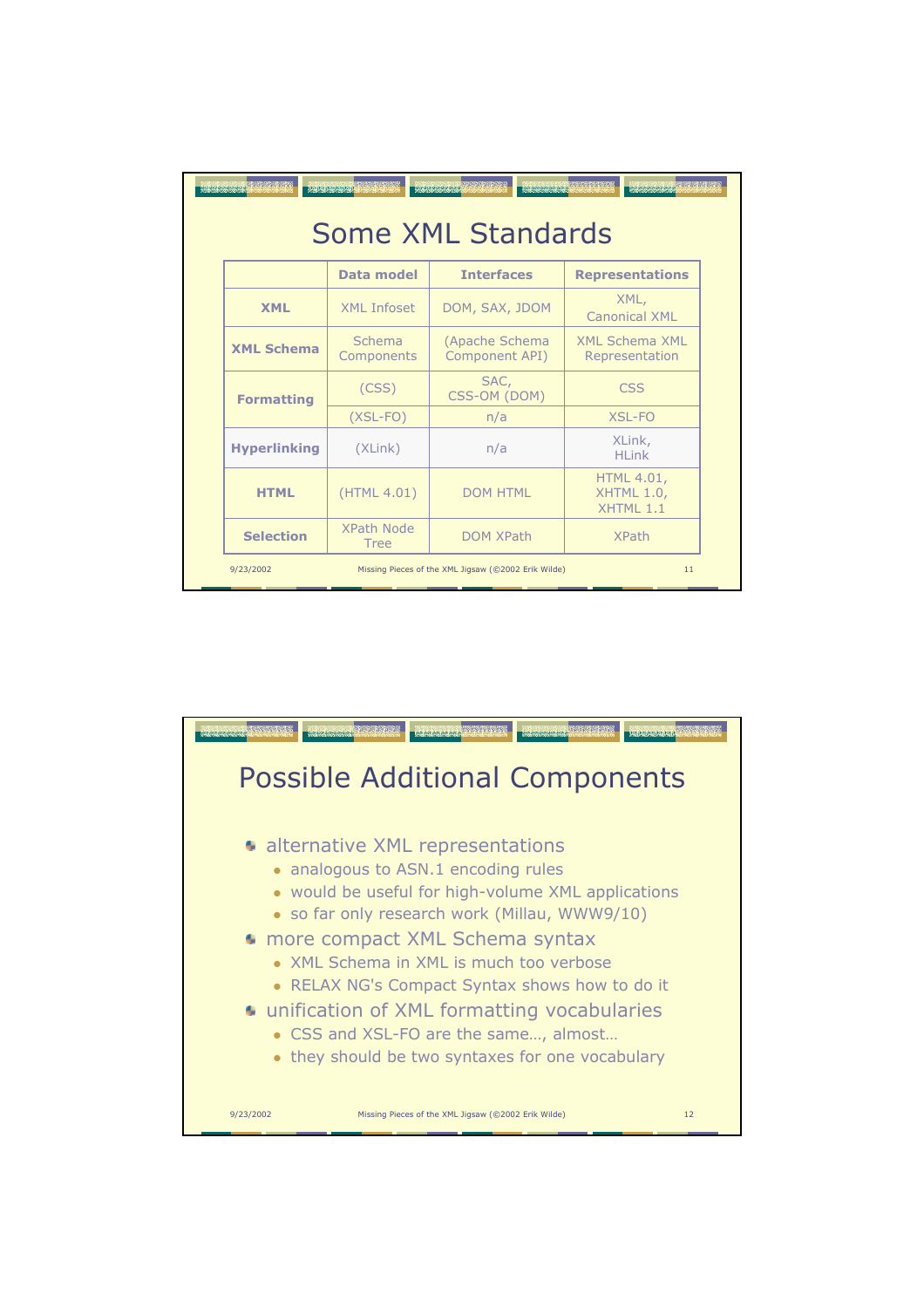

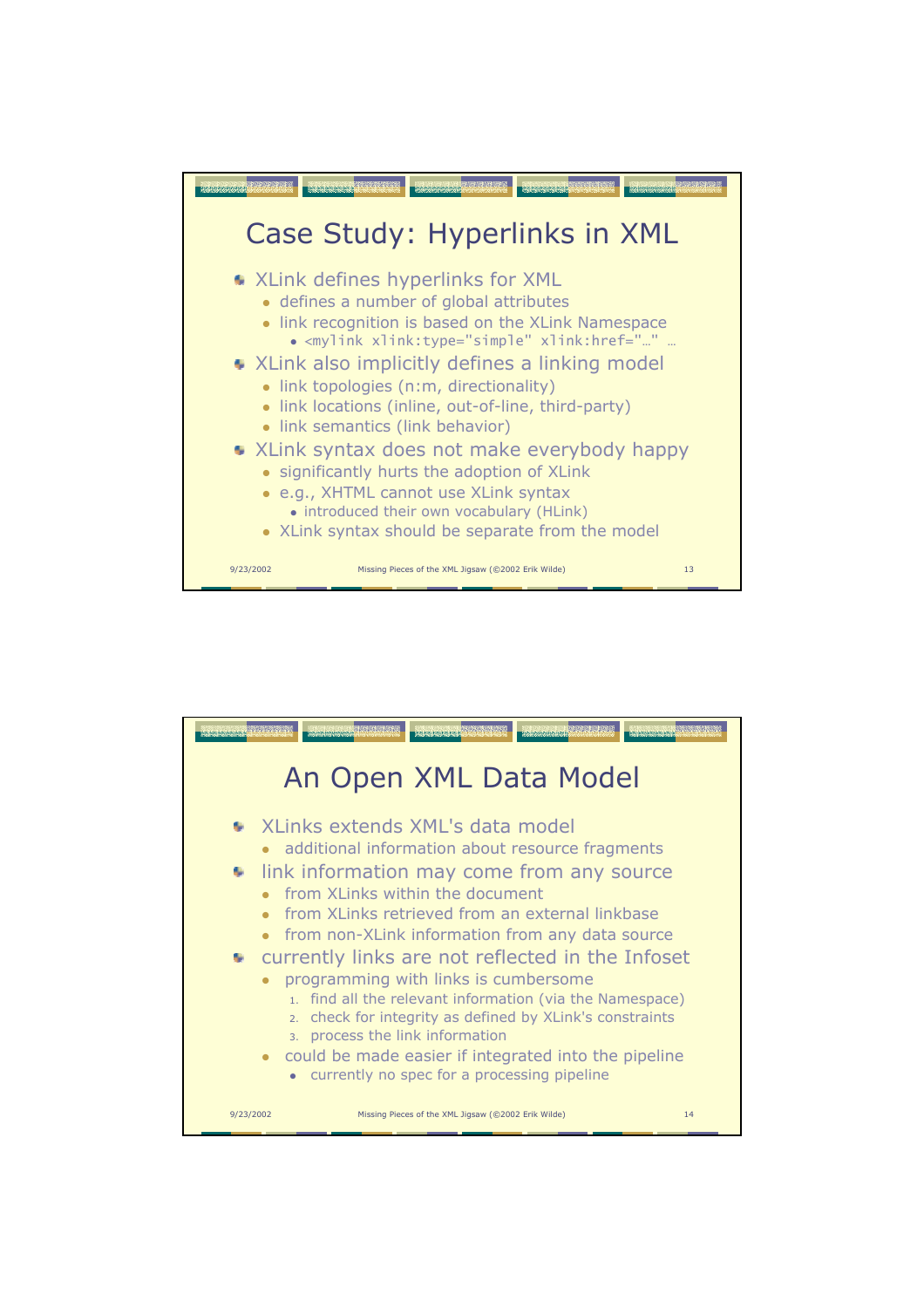

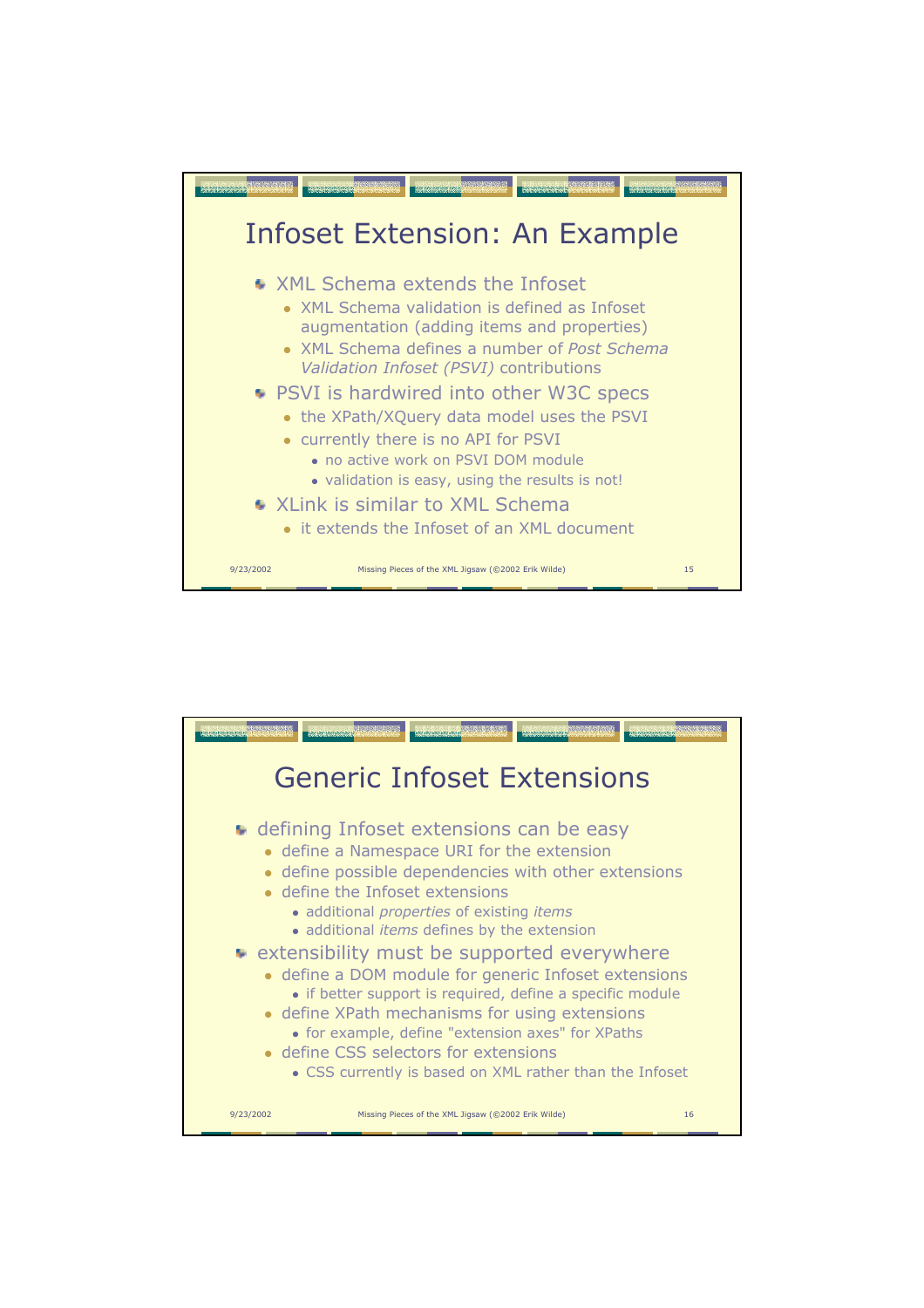